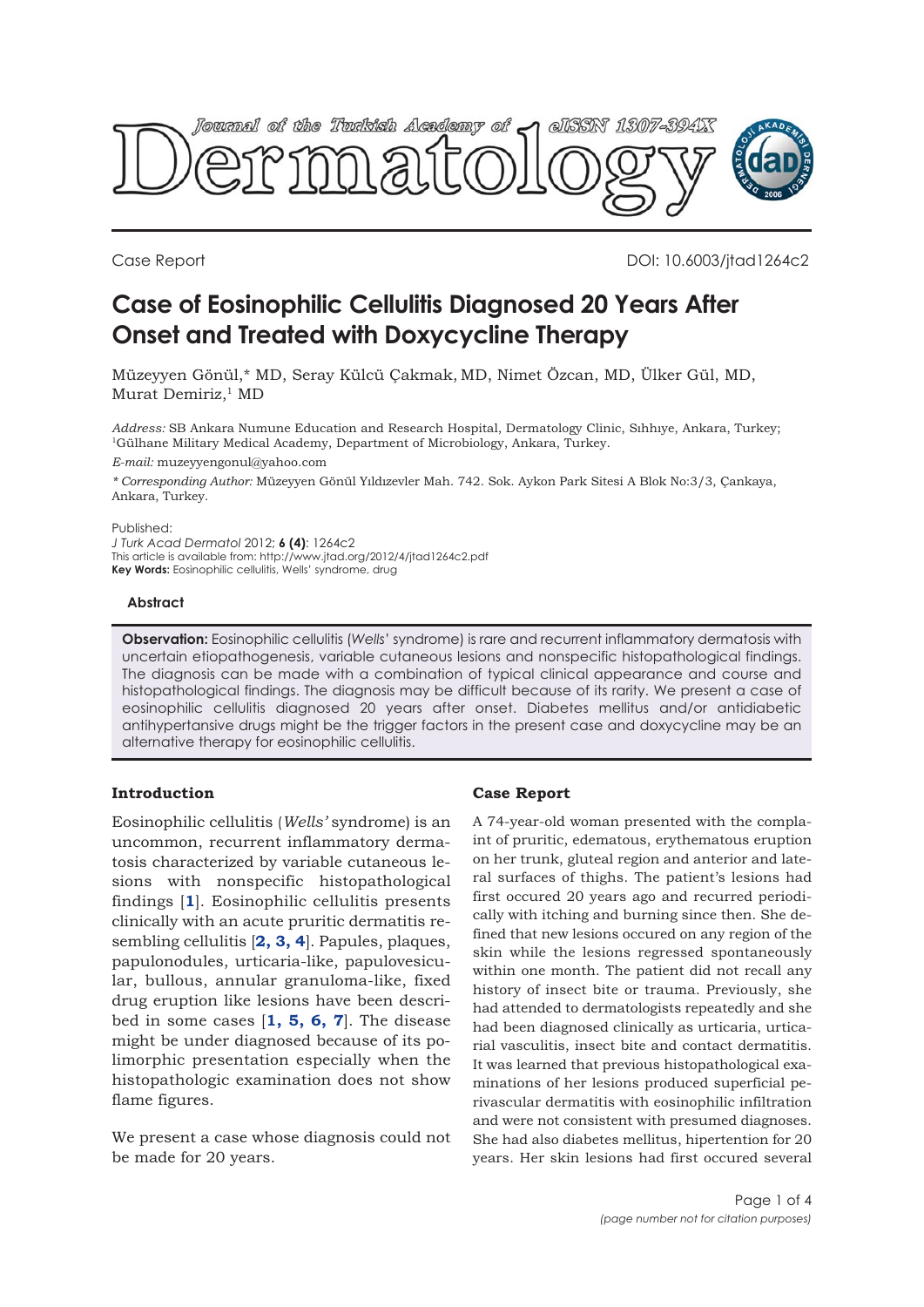*J Turk Acad Dermato*l 2012; **6 (4)**: 1264c2. http://www.jtad.org/2012/4/jtad1264c2.pdf



**Figure 1.** Indurated red/bluish papules and various sized plaques. Some of them are annular shaped with erythematous indurated borders and bluish hue on the centers

months after the onset of metformin, olmesartan medoxomil and hidroclorotiazid therapies. Her other medications included insulin and lansopra-



**Figure 3.** Closer appearance of the annular lesion and bluish macules on her gluteas



**Figure 2.** Closer appearance of the annular and plaques lesions on the lower extremity

zole for DM and antral gastritis which she had started using 3 years before she applied to us.

Clinical examination of skin revealed nearly symmetrical indurated red/bluish papules and various sized plaques. Some of the plaques were annular shaped with erythematous indurated borders and bluish hue on the centers (**Figures 1, 2, 3**). Excoriations were observed on some lesions. Old lesions appeared as bluish macules of patches.

Histapathological examination of two biopsy materials obtained from different lesions showed perivascular and interstitial dermatitis composed predominantly of eosinophil leukocytes (**Figures [4, 5](#page-2-0)**). The patient was diagnosed as eosinophilic cellulitis with clinic appearance, past medical history of the lesions and histopathological examination.

Laboratory investigations including serum immunglobulin (Ig) E level, antinuclear antibodies, stool analysis for parasites in addition to routine tests revealed normal results. Blood glucose level was labile because of her inordinate insulin usage. Viral markers for viral hepatitis and HIV infection were negative. Abdominal ultrasound and X-ray were within normal limits.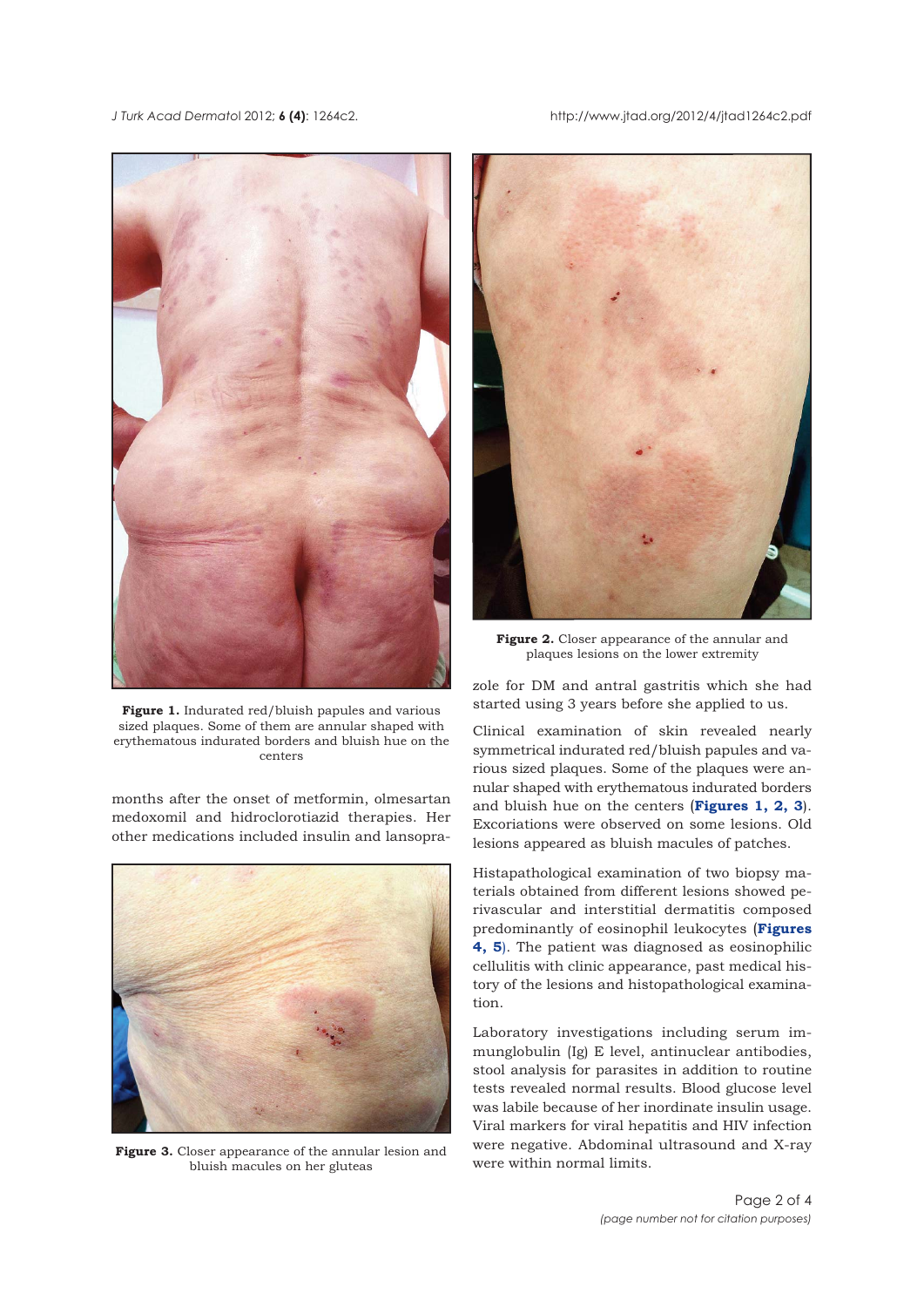<span id="page-2-0"></span>*J Turk Acad Dermato*l 2012; **6 (4)**: 1264c2. http://www.jtad.org/2012/4/jtad1264c2.pdf



**Figure 4.** Perivascular and interstitial dermatitis composed of predominantly eosinophil leukocytes (H&E,x 50)

Oral corticosteroid therapy was not administered because of the lability of blood glucose levels and antihistamine therapies were not successful. Metformin, olmesartan medoxomil and hidroclorotiazid therapies were changed and doxycycline therapy was administered (100 mg/day for 1 month) and her lesions gradually improved.

#### **Discussion**

Underlying etiopathogenesis of eosinophilic cellulitis is unknown. Reported trigger factors includes insect bites, cutaneous viral, fungal and parasitic infections, medications, vaccinations, eczema, autoimmun diseases, diabetes, carsinomas, leukemia and other myeloproliferative disorders. Eosinophilic cellulitis has been thought to be a hypersensitivity response to these trigger factors [**[3, 5, 7, 8](#page-3-0)**]. In the present case, diabetes mellitus might be an endogeneous stimulus for eosinophilic cellulitis because their onset time was nearly concurrent. Also, antidiabetic and antihypertansive medications might be exogeneous stimuli although associations with metformin, olmesartan medoxomil or hidroclorotiazid have not been reported eosinophilic cellulitis previously.

Eosinophilic cellulitis develops with recurrent episodes of prodromal itching and burning followed by rapid development of red indurated plaques resembling bacterial cellulitis. Over a few weeks the lesions become indurated, with blue-green discoloration. The eruption resolves within 1-2 months without scarring. Reticulate pigmentation and scarring alopecia have been reported [**[3,](#page-3-0) [5](#page-3-0), [6,](#page-3-0) [9](#page-3-0)**]. The common sites of occurrence, in decrea-



**Figure 5.** Note grouped eosinophils between collagen fibrils ( $H$ &E  $\overline{x}$  200)

sing order of frequency, are the legs, trunk, arms, face, neck and scalp [**[5](#page-3-0)**]. Our case had concurrent papules, plaques, annular granuloma-like lesions and blue-green discoloration and they were localized on the trunk and extremities.

Histologically, in the acute stage, there is a dense dermal infiltrate of eosinophils and dermal oedema. Then, dermal histiocytes and eosinophils infiltrate connective tissue bundles coated with eosinophilic debris to form flame figures [**[1, 5, 6](#page-3-0)**]. Flame figures are seen in only about 50% of the cases [**[1](#page-3-0)**]. The regressive stage shows a gradual disappearance of eosinophils with persistence of histiocytes and appearence of giant cells around collagen deposites without vasculitis [**[1](#page-3-0), [5](#page-3-0), [9](#page-3-0)**]. Histopathological picture is not pathognomonic for eosinophilic cellulitis similar picture may seen in other inflammatory dermatoses such as bullous pemphigoid, eczema and prurigo [[5](#page-3-0)]. Because of this, diagnosis of eosinophilic cellulitis is made with a combination of typical clinical appearance and course and histopathological findings [**[1,](#page-3-0) [6](#page-3-0)**].

Histopathological examination in eosinophilic cellulitis is very important but when flame figures are not seen in histopathological examination as in our case especially if eosinophilic cellulitis is not kept in mind the diagnosis of the disease gets difficult. This complexity raises the idea that eosinophilic cellulitis might be occuring more than known and the diagnosis might be missing. Our case supports this idea. So, we want to stress that careful anamnesis and clinical examination